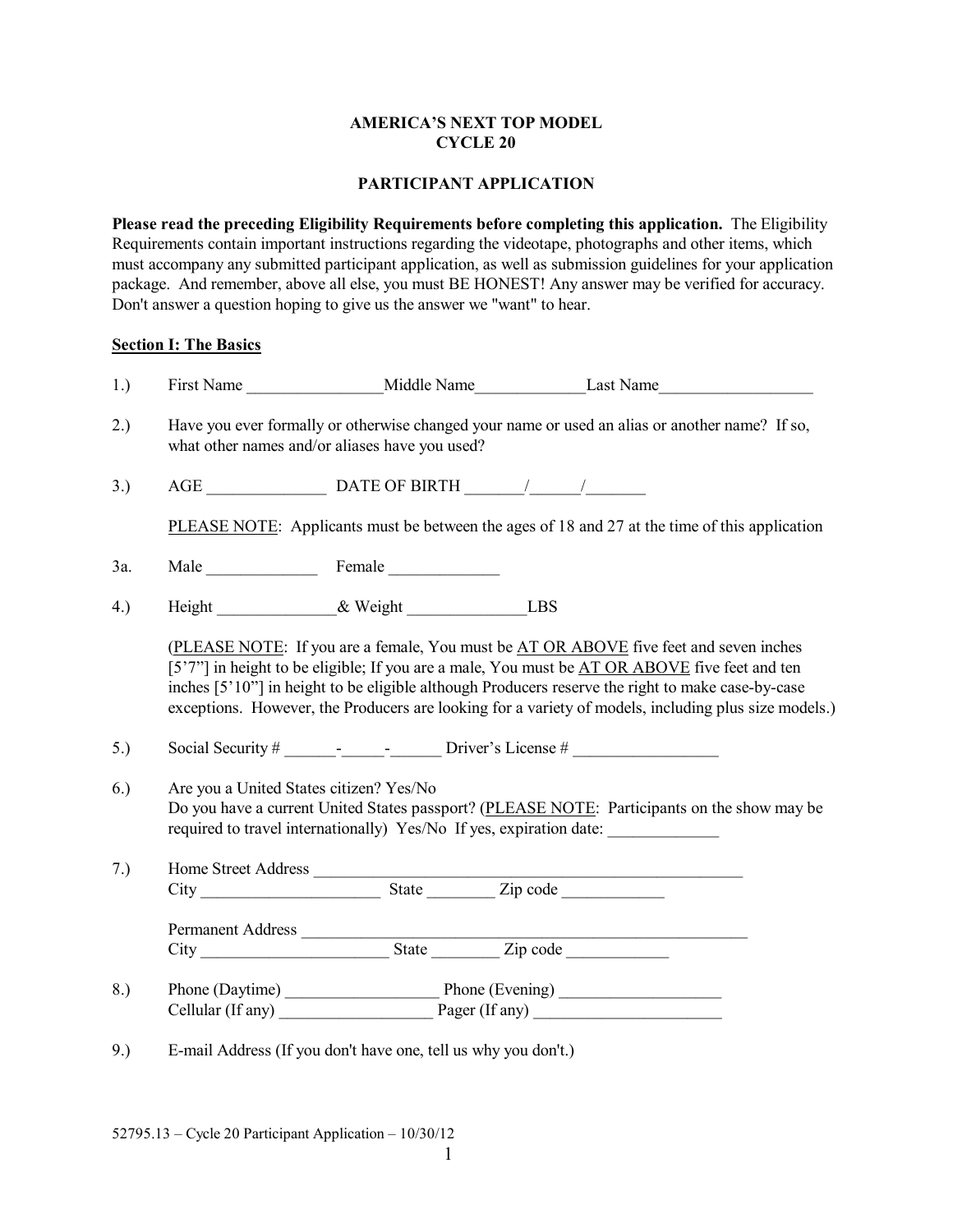- 10.) Name, Phone Number, and Address of Closest Friend
- 11.) Name, Phone Number, and Address of Nearest Relative
- 12.) Name and Phone Number of an Emergency Contact and relationship to you
- 13.) Do you have a homepage on the Internet? If so, what is the address?
- 14.) Marital Status (Circle one of (a) through (g) and answer each of the accompanying questions as applicable)
	- (a) SINGLE

(b) BOYRIEND/GIRLFRIEND How long?

(c) MARRIED How long? \_\_\_\_\_\_\_\_\_\_\_\_ How many times? \_\_\_\_\_\_\_\_\_

(d) NOT MARRIED, BUT LIVE W/SIGNIFICANT OTHER How long? \_\_\_\_\_\_\_\_\_\_\_\_\_

(e) SEPARATED How long?

(f) DIVORCED How long? How many times?

(g) WIDOWED How long?

- 14a.) If you are married or in a relationship, how would you rate your relationship on a scale of 1-10? Please explain.
- 14b.) If you are married or in a relationship, how will your partner feel about the potential two-month separation?
- 15a.) What is the highest level of education you've completed? (Circle one)

(a) NO SCHOOLING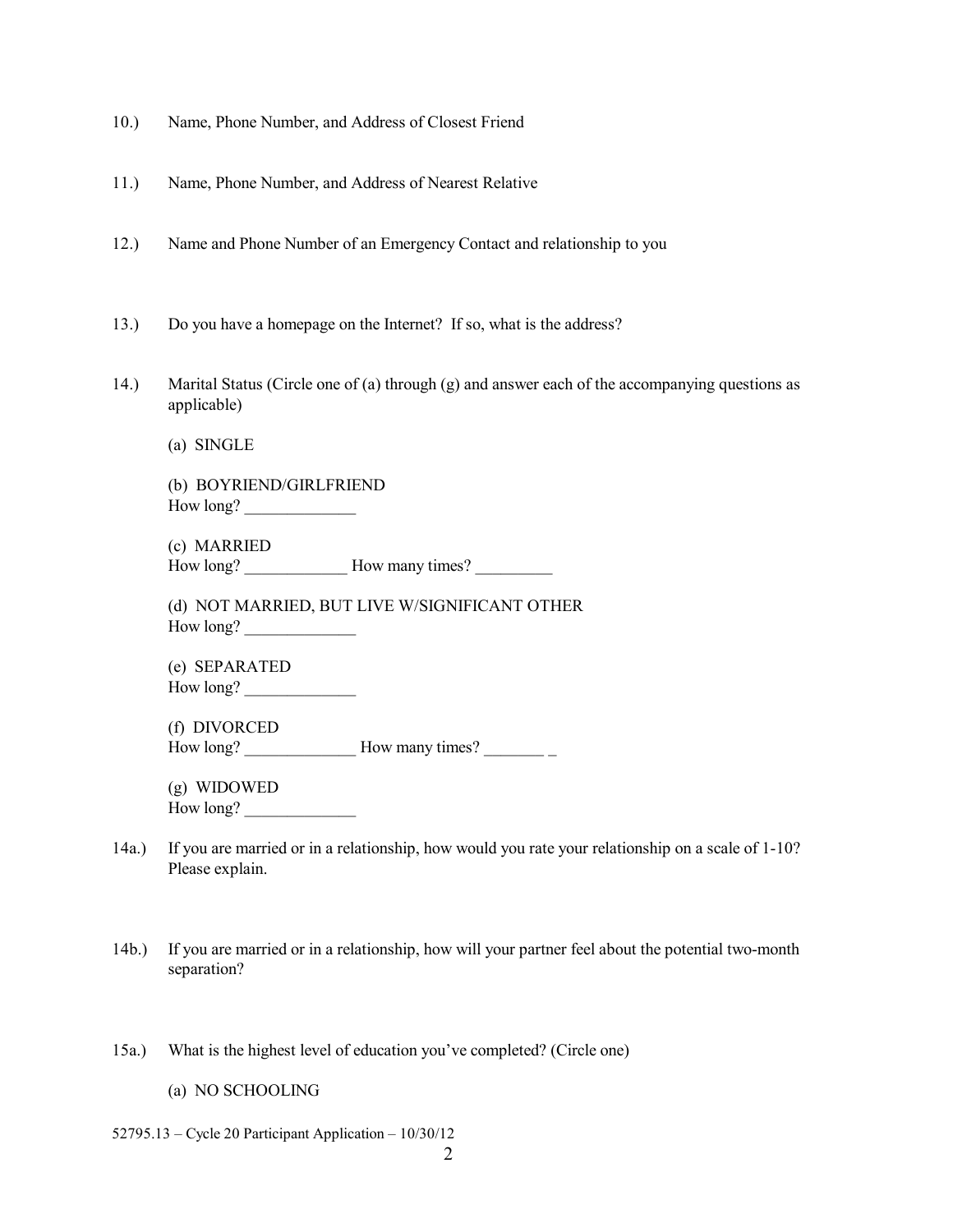- (b) HIGH SCHOOL
- (c) ASSOCIATE COLLEGE DEGREE
- (d) BACHELOR'S COLLEGE DEGREE
- (e) MASTER'S COLLEGE DEGREE
- (f) PROFESSIONAL OR DOCTORAL DEGREE
- 15b.) What school are you currently enrolled in?
- 16a.) What other school(s) have you attended? (Include the city and state) Describe your school.
- 16.b) What do you study at school?
- 16c.) What activities do you do at school? Sororities? Clubs? Groups?

16d.) What are your favorite things about your school? Do you have a lot of school pride? Who are your school's rivals?

- 16e.) If modeling doesn't work out, what career will you pursue?
- 17a.) Are you a professional performer within the entertainment industry? If so, what do you do?
- 17b.) Do you have any acting, singing or performing aspirations? If so, tell us your wishes and goals.
- 17c.) Have you ever appeared on television? If so, in what capacity did you appear and when? Did you appear on national television?
- 52795.13 Cycle 20 Participant Application 10/30/12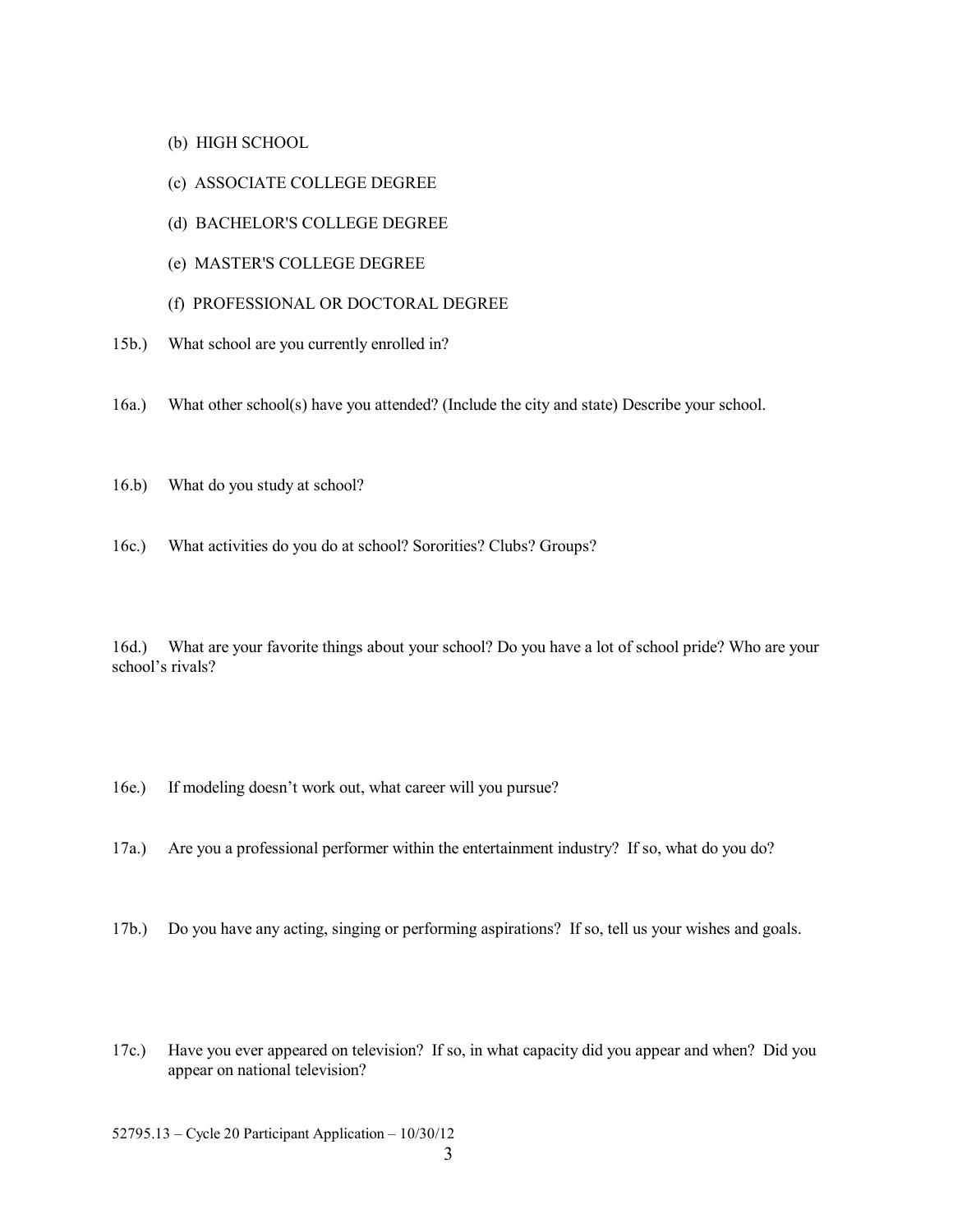- 17d.) Have you ever appeared in any magazines? If so, which magazine and in which issue?
- 17e.) Do you have any experience as a model OF ANY KIND? If so, please explain, including when and for what. PLEASE NOTE: You may not be eligible if you have modeled in a national campaign within the last five  $(5)$  years.
- 17f.) Have you ever had a modeling contract? If so, please list the name and address of the entity with which you had such modeling contract.
- 17g.) Do you currently have a modeling contract? If so, please list the name and address of the entity with which you currently have such modeling contract.
- 17h.) Have you ever been represented by a manager or agent? If so, please specify what the representation covered (*e.g.*, modeling or acting).
- 17i.) Are you currently represented by an agent or manager? If so, please specify what the representation covers (*e.g.*, modeling or acting). PLEASE NOTE: If you are currently represented by an agent or manager and are selected to be interviewed, you must furnish sufficient evidence to the Producers that you are able to terminate such representation in the event that you are selected to continue on in the casting for the show. Alternatively, you may be permitted to keep your representation as long as it does not interfere in any way with your ability to accept all prizes or otherwise perform the obligations of being selected to participate and actually participate in the show. You may be required to terminate any representation even if it does not conflict with the terms of your participation.
- 18.) Have you ever been arrested? If so, tell us about it (include dates, city & state).
- 19.) Have you ever been charged with a crime? If so, tell us about it (include dates, city  $\&$  state).
- 20.) Have you ever been convicted of a crime? If so, tell us about it (include dates, city  $\&$  state).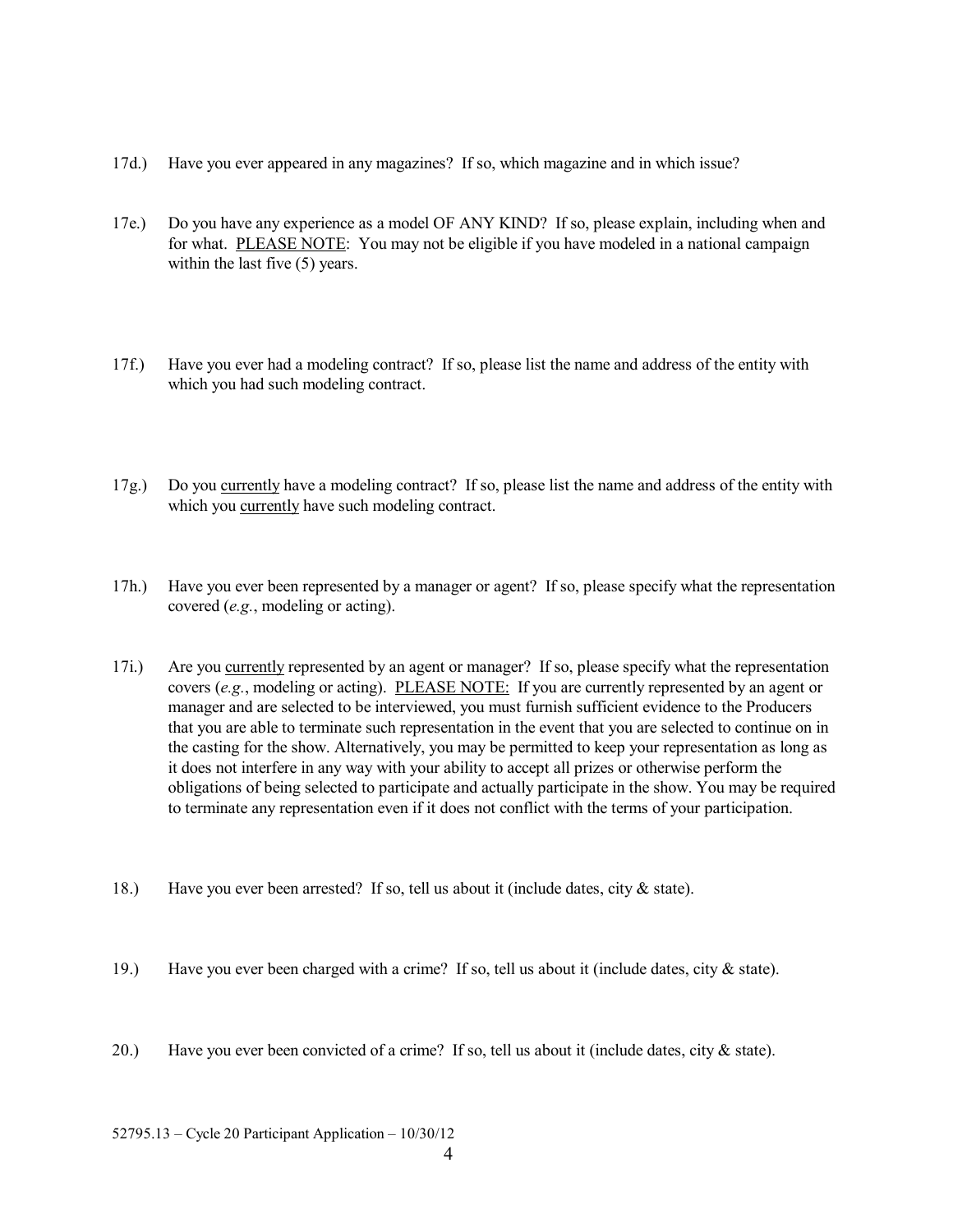- 21.) Have you ever had a restraining order issued against you? If so, tell us about it (include dates, city & state).
- 21a.) Have you ever had a restraining order issued against someone else? If so, tell us about it (include dates, city & state).
- 22.) Are you involved in any pending litigation? If so, tell us about it (include dates).

#### **Section II: Family & Lifestyle**

- 23.) Do you have any children? If so, please list their name(s) and age(s).
- 24.) Regardless of your marital status, describe your ideal romantic partner.
- 25a.) Describe your relationship with your mother.
- 25b.) Describe your relationship with your father.
- 26a.) Tell us about your childhood.
- 26b.) Tell us about the most difficult experience you've been through.
- 26c.) What did you dream about becoming when you were a small child?
- 52795.13 Cycle 20 Participant Application 10/30/12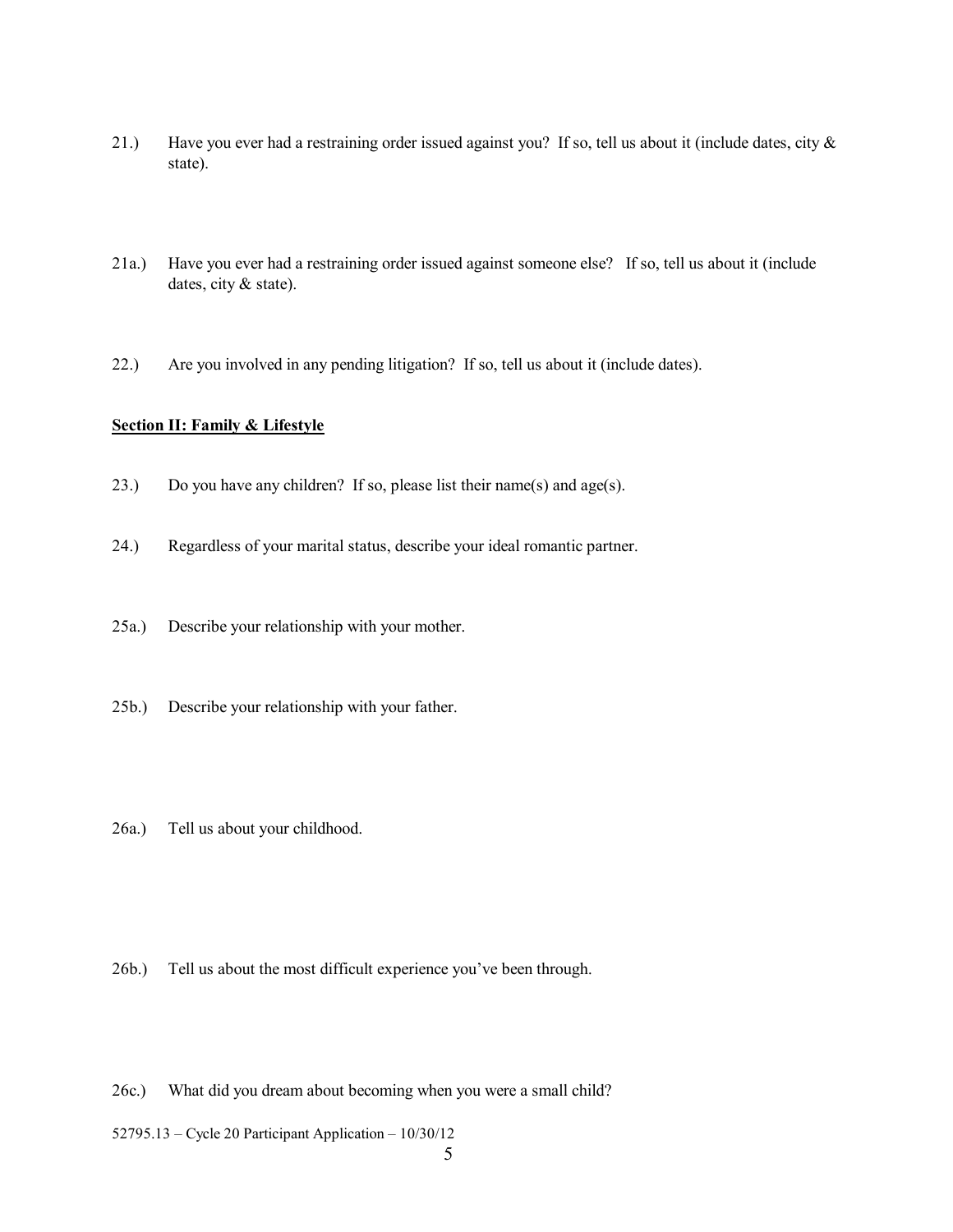- 26d.) Who is the most important person in your life?
- 27.) What is your current occupation?
- 28.) Are you a student? If so, tell us about your major or course of study.
- 29.) What is your favorite food?
- 30.) Do you smoke? If so, what do you smoke and how often?
- 31.) Do you drink alcohol? If so, how often do you drink and how much?
- 31a.) How often do you get drunk? How do you act when you get drunk?
- 32.) What are your thoughts on religion?
- 33.) Are politics important to you? How often do you vote?
- 34.) Have you had any particularly interesting occupations in your past?
- 35.) Do you have any pets? If so, please list their name(s) and type(s).
- 36.) Are you a vegetarian? Do you have any food limitations (e.g. allergies, religious, etc.)?
- 37.) Have you ever lived with roommates?
- 38.) What's your favorite TV show?
- 39.) What's your favorite movie?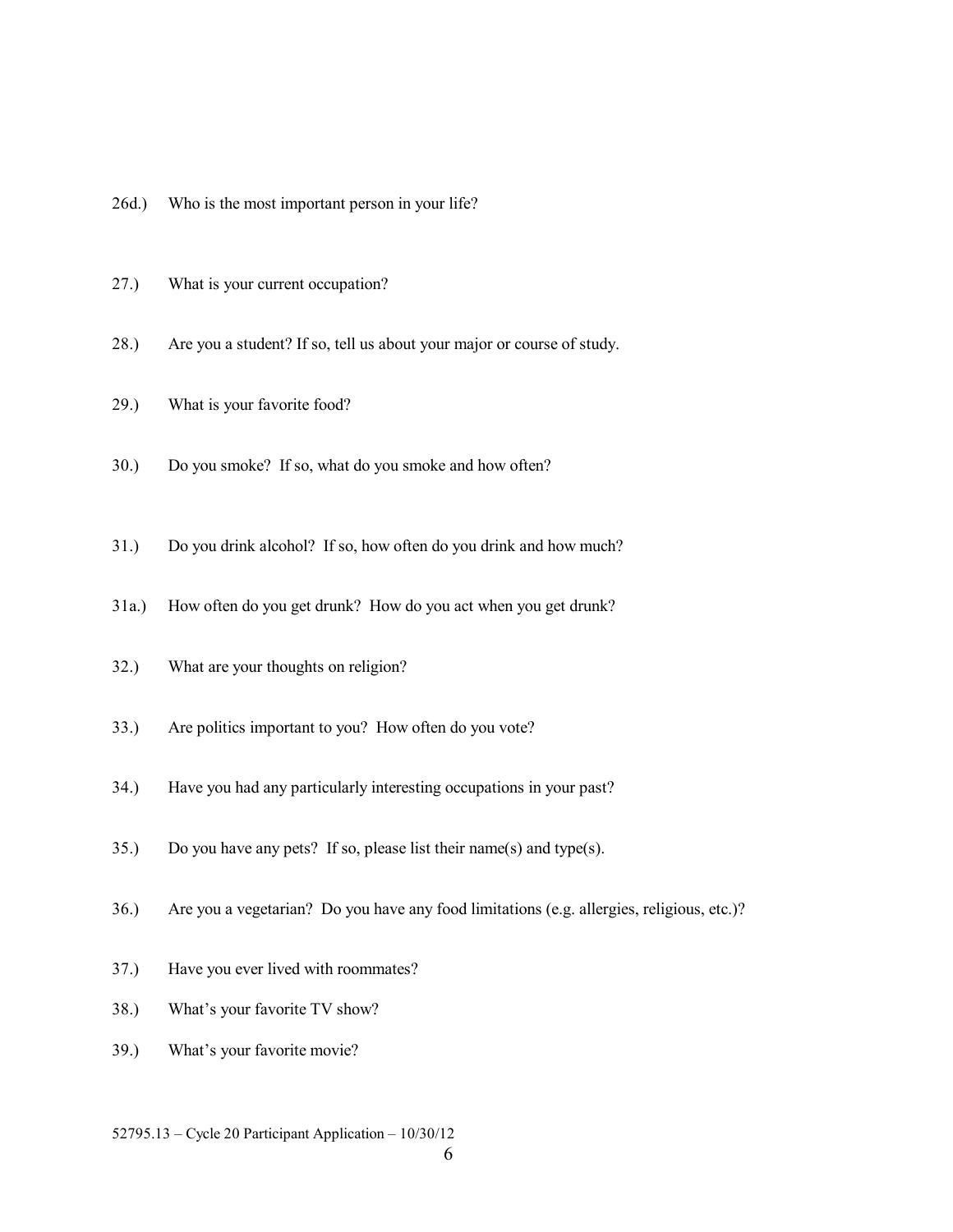- 40.) What kind of music do you like best?
- 41.) What magazines do you read?
- 42.) Do you belong to any affiliations or organizations?
- 43.) Do you have any body art (piercings, tattoos, etc.)? If so, please describe them.
- 44.) What's your favorite sport to play? ...to watch?

#### **Section III: Medical & Psychological**

- 45.) Have you been treated for any serious physical or mental illnesses within the last five (5) years? (Circle one)
	- (a) YES
	- (b) NO
- 46.) If you answered "yes" in Question 45, please describe in detail, indicating dates, diagnoses and any ongoing treatments or difficulties.
- 47.) Please list any allergies you have (medications, food, hay fever, dust, etc.) and your current treatment for them (if any).
- 48.) Have you ever been diagnosed with, or treated for, alcoholism or any other drug-related addiction? If so, please provide more details, including how long you've been in recovery, if that's the case.
- 49.) Do you have a temper? How often do you lose your temper? What provokes you?
- 50.) How do you deal with anger?
- 51.) How do you deal with someone who intimidates you?
- 52795.13 Cycle 20 Participant Application 10/30/12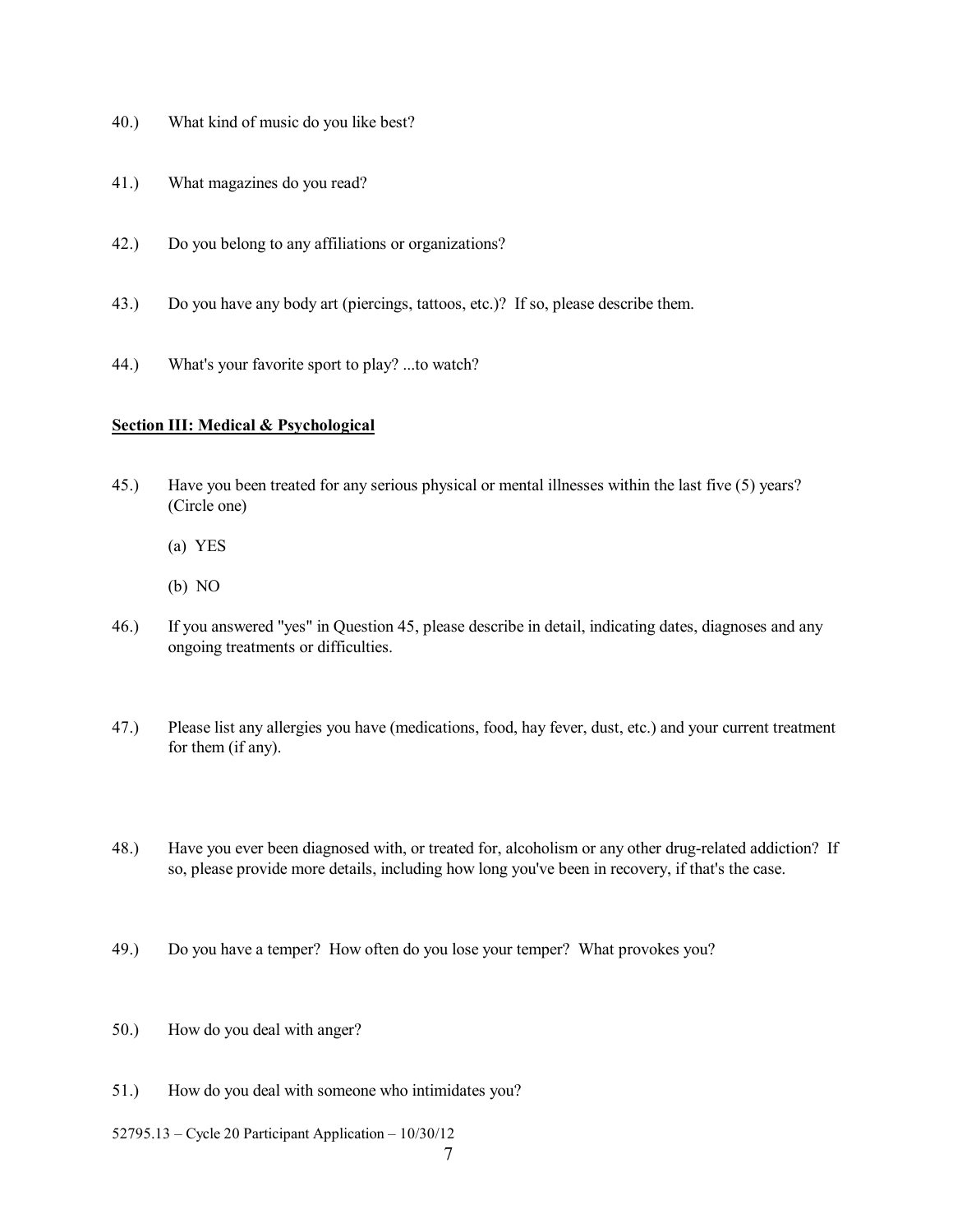52.) When was the last time you hit, punched, kicked, or threw something in anger? Please provide details.

#### **Section IV: Your Chance to be Creative**

- 53.) List three adjectives that best describe you.
- 54.) If you could hold any political office, what would it be and why?
- 55.) What is the accomplishment you are most proud of?
- 55a.) What are you most ashamed of, either now or in your past?
- 56.) Describe your perfect day.
- 57.) Who is your hero and why?
- 58.) List three (3) items you would take with you into the house if allowed and why?
- 59.) Have you ever been to a nude beach? If so, what was it like?
- 60.) Finish this sentence: "My life's motto is…"
- 61.) If you could throw a surprise party to honor someone in your life that is deserving, who would it be and why does this person deserve to be honored?
- 62.) What would you do if this show made you famous?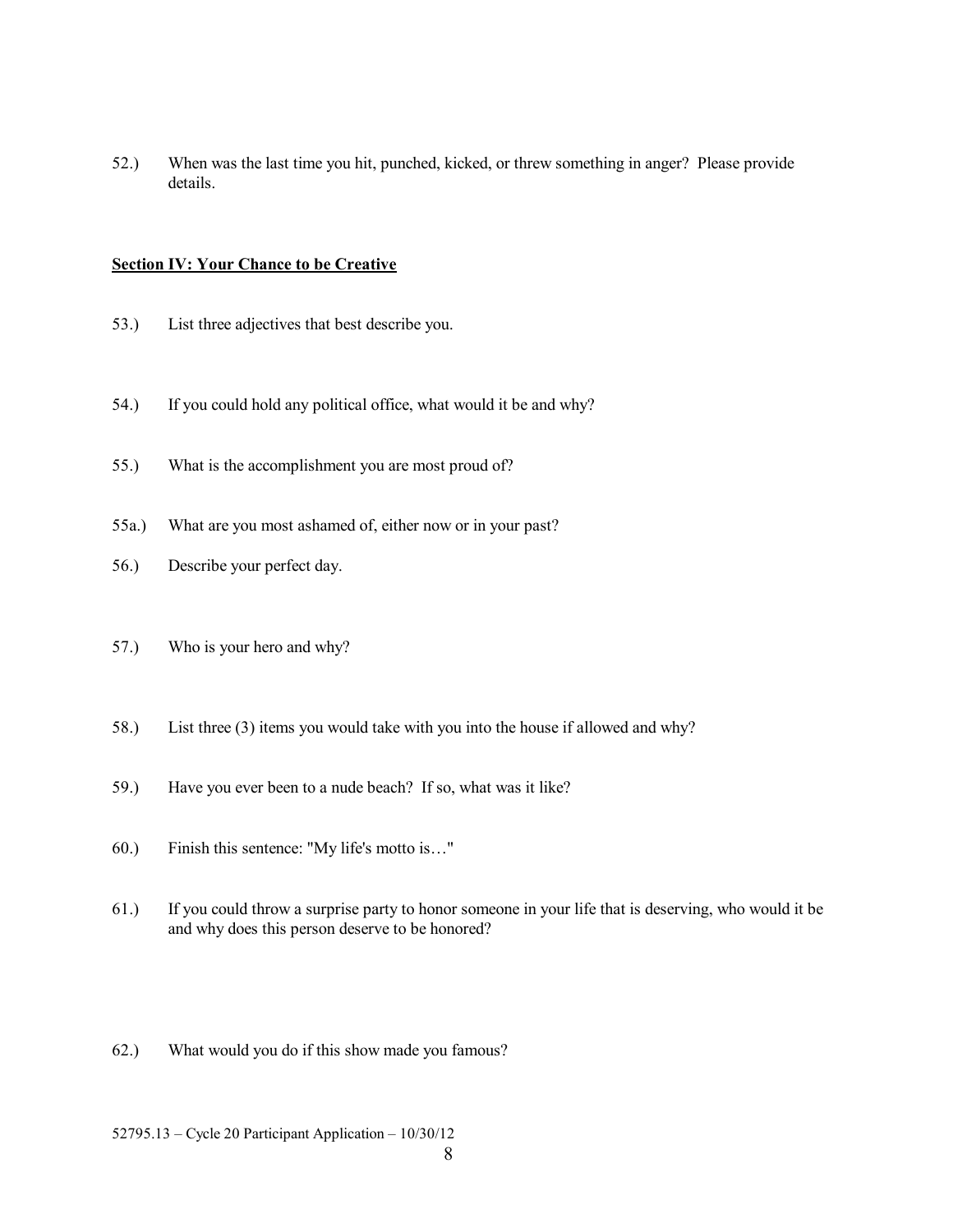- 63.) What types of people would you choose to have living with you in the house?
- 64.) What types of people would you NOT choose to live with you in the house?
- 65.) What would irritate you about living in a house with 12-13 other people (or more)?
- 66.) What do you think would be the most difficult part of living in the house? Explain.
- 67.) Who is your favorite supermodel? …your least favorite? Explain. Who is your favorite designer?
- 68.) Do you have a strategy for winning the contest?
- 69.) Aside from the modeling contract, what do you hope to gain from being selected as the winner of the show?
- 70.) Is there anything else you'd like to tell us about yourself and why you think you'd make a great participant for this show and housemate? Try to differentiate yourself and be creative!
- 71.) Have you ever applied for and/or appeared on any other reality TV shows, dating shows or game shows?
- 72.) What person would you most like to meet?
- 73.) Who would you most want to meet if you were famous?
- 74.) What are three things you want to do/own/experience that would make your personal dreams come true?
- 75.) How would you describe yourself in one sentence?
- 52795.13 Cycle 20 Participant Application 10/30/12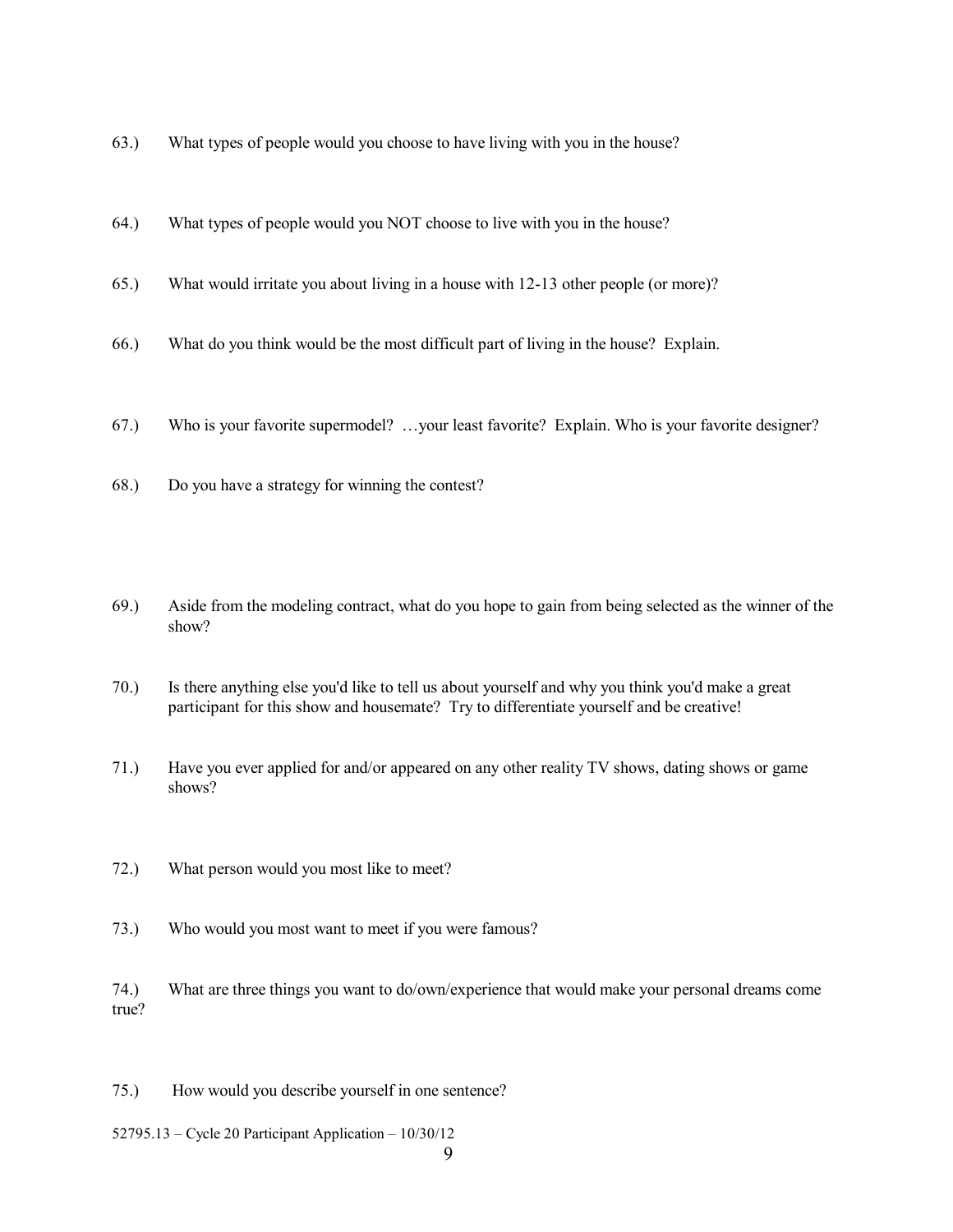76.) How do others describe you?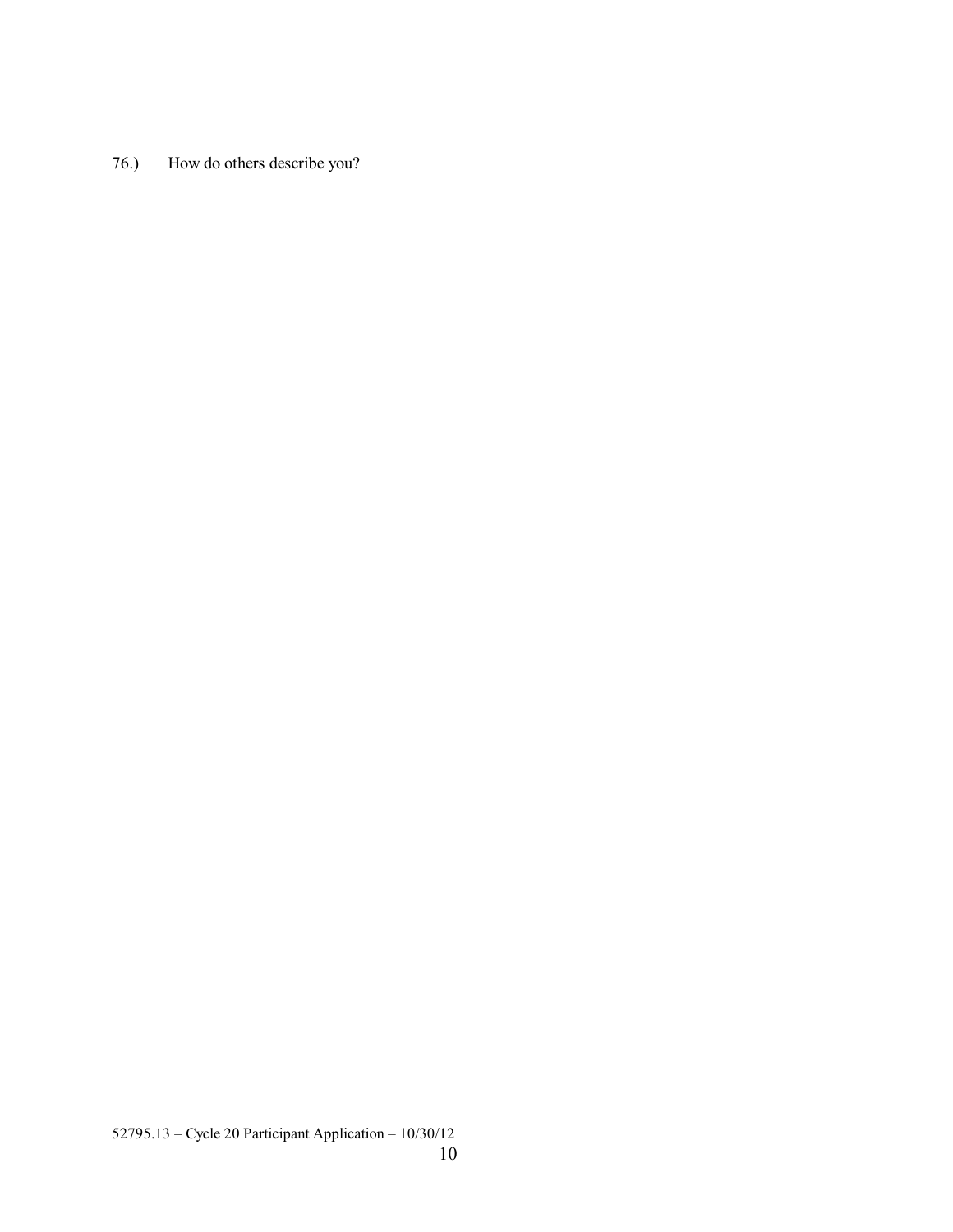### **RELEASE AND WAIVER**

Please Print Your Full Name:

### **Please read, fill out, sign, and date the following:**

I have listed below, to the best of my knowledge, (i) anyone I know or have known (including myself) who has now, or has been in the past two years, an officer, employee, agent or representative of The CW television network (the "Network"), CBS Corporation ("CBS"), Ten By Ten Entertainment ("TBTE"), Bankable Productions, Inc. ("BPI"), Anisa Productions, Inc. ("Producer"), Pottle Productions, Inc. ("Pottle"), and/or any of their respective licensees, assignees, partners, parents, or affiliated or subsidiary companies, and (ii) the titles, jobs, and/or functions such persons have held or occupied:

I hereby acknowledge that: (i) I understand, satisfy, and agree to be bound by, the eligibility requirements for AMERICA'S NEXT TOP MODEL (the "Program"); (ii) I have answered and will answer all questions posed to me honestly and accurately; (iii) if any of the information that I have provided or will provide is found to be false or incomplete, it may be grounds for dismissal from the Program selection process, and/or my being dismissed as a Program participant, if previously selected as a participant; (iv) even if I meet the eligibility requirements, the Network, Producer, Pottle, CBS, BPI, TBTE, and/or any of their respective licensees, assignees, partners, parents, or affiliated or subsidiary companies have no obligation to conduct any initial and/or follow-up interview with me, and/or select me as a participant; (v) even if I am selected as a participant, the Producer has no obligation to produce the Program and the Network has no obligation to broadcast it, even if it is produced; (vi) in the event that the show is cancelled, or not broadcast for any reason, the Producer has no obligation to award any prize money; (vii) all of Producer's decisions concerning selection of the participants, the elimination of participants on the Program and winners in the Program are final and not subject to challenge or appeal; and (viii) the Producer shall own and shall have no obligation to return or maintain any materials submitted as part of my application whether or not I am or am not selected as a participant.

By submitting this application, I hereby consent to the recording, use and reuse by Producer of my voice (including, without limitation, my speaking and singing voices), actions, likeness, name, appearance and biographical material (i.e., collectively "Likeness") in any and all media now known or hereafter devised, worldwide in perpetuity, in or in connection with the Program and the promotion and exploitation (in any form or media) thereof. I agree that Producer may use all or any part of my Likeness, and may alter or modify it regardless of whether or not I am recognizable. I further agree that the Producer exclusively owns any application materials (videos, photos, etc.) that I may have provided in connection with my application for or participation in the Program and any photos, video or recordings of any kind that Producer will make of me in connection with the Program and my application therefor (collectively, the "Materials") and all rights therein and thereto including, without limitation, the right to use the Materials and my Likeness in any and all media now known or hereafter devised worldwide, in perpetuity. Without limiting the foregoing in any way, I further agree that the Producer may use my Likeness and the Materials in connection with any promotion, publicity, marketing or advertisement for the Program or any exploitation of the Program of any kind. I grant the rights hereunder whether or not I am selected to participate in the Program in any manner whatsoever. I release the Producer, the Network, CBS, Pottle, TBTE, BPI, and/or any of their respective licensees, assigns, parents, partners, subsidiaries or affiliated entities and each of the employees, agents, officers and directors of the foregoing entities (collectively "Releasees") from any and all liability arising out of the use of my Likeness and/or the Materials or in connection with any part of my application process for the Program including, without limitation, any termination by me of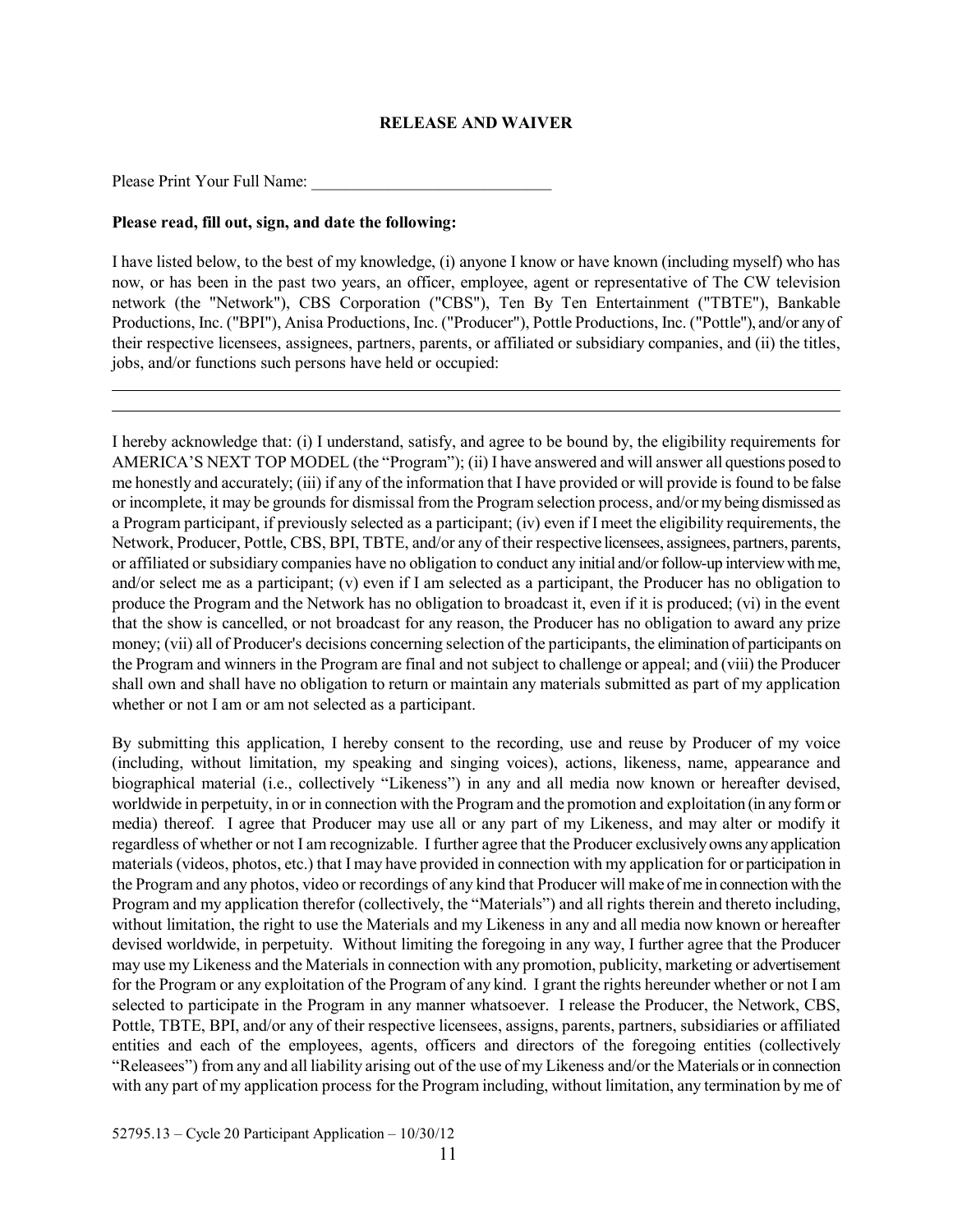any modeling, management or other representation agreements. I agree not to make any claim against Releasees as a result of the recording or use of my Likeness and/or the Materials (including, without limitation, any claim that such use invades any right of privacy and/or publicity and any claims based on defamation or libel or false light). Without limiting the foregoing in any way, to the degree that the Materials include any musical or literary compositions in which I (partially or wholly) own, or to which I purport to (partially or wholly) own, the copyright or any publishing rights, I hereby grant to the Producer, and have the complete, unfettered right to grant to the Producer, an irrevocable, unlimited, perpetual, worldwide, royalty and payment-free license to use and reproduce such Materials in the Program and in connection with any promotion, publicity, marketing or advertisement for the Program or any exploitation of the Program of any kind, in any and all media now known or which may exist in the future. I understand that the Producer makes no representation that such Materials will or will not be used in any way. Any of the rights granted herein may be exercised by the Producer and their respective authorized agents, licensees, contractors, partners, successors and assigns. I understand and agree that the Network and Pottle are third party beneficiaries to this agreement, and I acknowledge and agree that my performance of any obligations under this agreement is intended to benefit the Network and Pottle.

# **CHOICE OF LAW**

This agreement shall be deemed to be entered into in Los Angeles County, California, and shall be governed by and interpreted in accordance with the laws of the State of California applicable to agreements executed and performed entirely within the State of California. Subject to the arbitration provision below, any action, proceeding or litigation concerning this agreement or my appearance or participation in the Program may only be brought in Los Angeles County, California, and I hereby agree that the courts of Los Angeles County, California, shall have exclusive jurisdiction over me and the subject matter of any such proceeding.

## **ENTIRE AGREEMENT**

This agreement expresses the entire understanding between me and the Producer and replaces any and all former and contemporaneous agreements, understandings or representations between me and the Producer. No modification, alteration or amendment of this agreement will be valid or binding unless in writing and signed by both me and the Producer.

## **RESOLUTION OF DISPUTES/BINDING ARBITRATION**

**THE PARTIES HERETO AGREE THAT ANY AND ALL DISPUTES OR CONTROVERSIES (REGARDLESS, BY WAY OF EXAMPLE ONLY, WHETHER SUCH DISPUTES OR CONTROVERSIES ARE BETWEEN PRODUCER AND/OR THE NETWORK, POTTLE OR ANY OTHER TELEVISION NETWORK, ON THE ONE HAND, AND ME, ON THE OTHER HAND; BETWEEN ANOTHER PARTICIPANT AND ME; OR BETWEEN ME AND THE PROGRAM HOST) ARISING UNDER THIS AGREEMENT OR ANY OF ITS TERMS, ANY EFFORT BY ANY PARTY TO ENFORCE, INTERPRET, CONSTRUE, RESCIND, TERMINATE OR ANNUL THIS AGREEMENT, OR ANY PROVISION THEREOF, AND ANY AND ALL DISPUTES OR CONTROVERSIES RELATING TO MY APPEARANCE OR PARTICIPATION IN THE PROGRAM, SHALL BE RESOLVED BY BINDING ARBITRATION IN ACCORDANCE WITH THE FOLLOWING PROCEDURE: EITHER (I) PRODUCER AND/OR NETWORK, ON THE ONE HAND, AND I, ON THE OTHER HAND, SHALL MUTUALLY SELECT AN ARBITRATOR, WHO SHALL BE A RETIRED JUDGE OF A STATE OR FEDERAL COURT OR (II) IF WE CANNOT AGREE ON SUCH ARBITRATOR, PRODUCER AND/OR NETWORK ON THE ONE HAND, AND I, ON THE OTHER HAND, SHALL EACH SELECT ONE ARBITRATOR, WHO SHALL BOTH BE RETIRED**